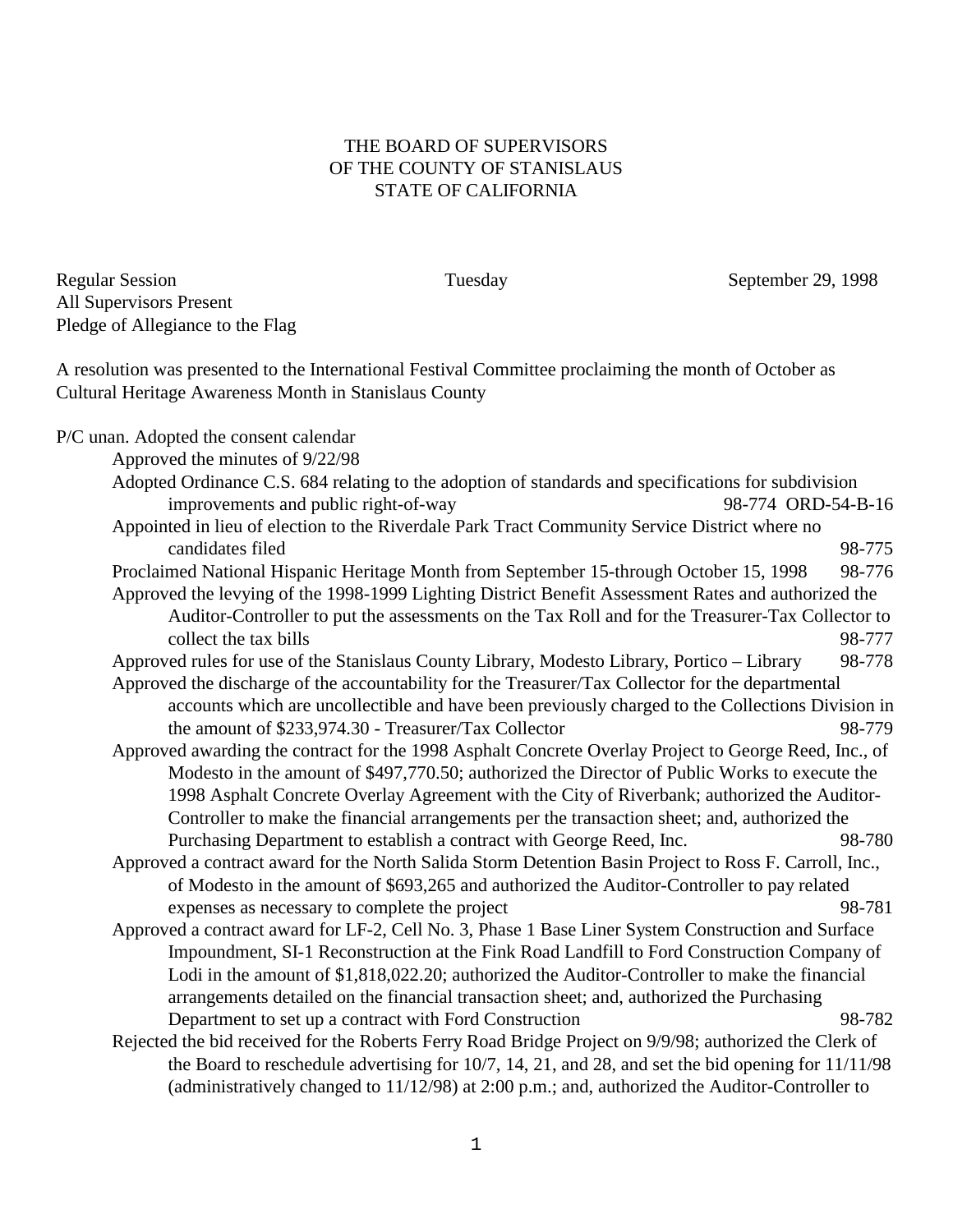increase Appropriations in the project account by \$2,000 to cover the costs of advertising and printing 98-783

Adopted a resolution to summarily vacate a portion of Davis Avenue in the town of Salida 98-784

Set a public hearing for Rezone Application #98-05 and Tentative Map Application #98-05 for Ze Ferrriera for 10/27/98 at 9:25 a.m. 98-785

M/P unan. Approved the Stanislaus County Employee as Mentor Program and authorized an internal marketing campaign and program implementation beginning  $10/1/98$  98-786 (1-765

S/C unan. Approved the increase of Retiree Burial Allowance from \$1,000 to \$5,000 effective 1/1/99 and approved the amendment to the Retirement Board Bylaw: Article XIII - Retiree Health Insurance Policy effective 1/1/99 - Treasurer/Tax Collector 98-787 (1-2150

Continued the Approval for the County Librarian to Hire an Outside Surveying Firm to Determine Customer Satisfaction Levels With Library Operations And Services until the Librarian has the opportunity to return to the Board with additional information (1-2452

M/C unan. Authorized the Auditor-Controller to make cash advances not to exceed \$100,000 at any time from the General Fund to the Dangerous Building Abatement Trust Fund 98-788 (2-2909

Referred to the Department of Public Works, Agricultural Commission, DER and CEO/Emergency Services a notice from the United States Department of Agriculture announcing their intent to prepare a Programic Environmental Impart Statement (PEIS)

Referred to the DER and the CEO a copy of Form 10-Q of Ogden Corporation for the quarter ending on June 30, 1998

Referred to the DER a letter from the California State Association of Counties regarding the awarding of a 1998 CSAC Merit Award Winner for the Stanislaus County Food Processing Residue Use Program

Referred to the Chief Executive Office request from the California Children and Families Initiative to support the California Children and Families Act of 1998 which would provide funding to children and family programs by adding an additional 50 cents per pack tax to cigarettes

 Referred to the Auditor-Controller a letter from the State Board of Equalization regarding the revised process for questioning local tax allocations

Acknowledged receipt and referred to the CEO-Risk Management the following claims: Roger G. Ladd; Vivien Pfeifer; Frank J. Wells; and, Roy Allen Brown

Supervisor Caruso noted the recent passing of Don Haglund and asked staff to investigate and evaluate the odor from the tartaric plant.